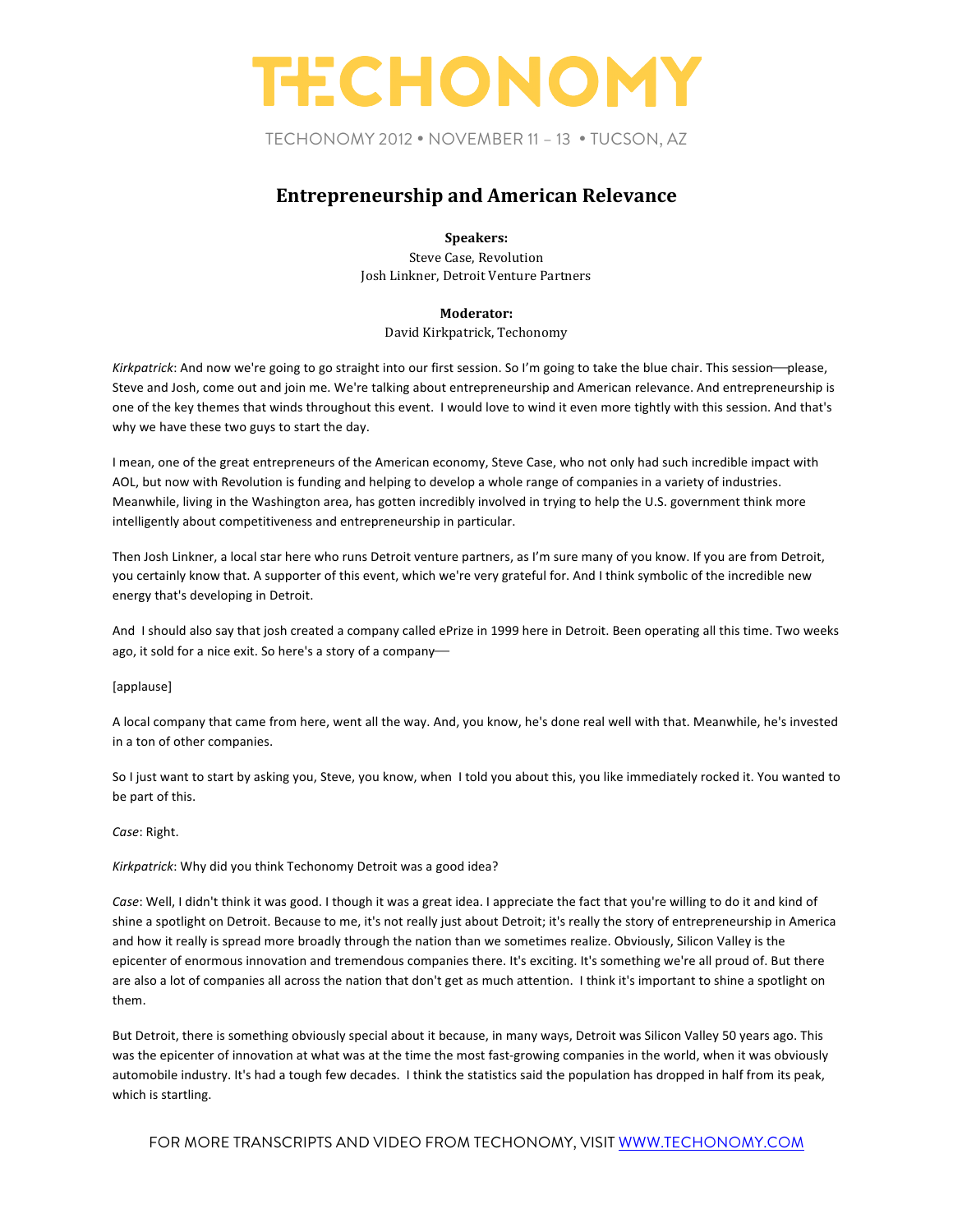### TECHONOMY 2012 • NOVEMBER 11 – 13 • TUCSON, AZ

But it's fighting its way back. I think the commercial that aired on the Super Bowl Clint Eastwood did. I think he's better at commercials, by the way, than he is talking to empty chairs. Be that as it may, it was an awesome kind of story of kind of Detroit fighting its way back and not giving up. And folks like Josh who are investing in companies here. I think it's very important.

So partly, it's the Detroit story, but it's more broadly the story around sort of the rise of the rest—the regions all around the nation that are emerging as entrepreneurial hotbeds.

And if we're going to get our economy back as a nation and get our unemployment down—nobody is happy with a two percent growth rate. Nobody is happy with an eight percent unemployment rate. The place to focus is entrepreneurship. That really is the driver, has been for 200 years. We didn't become the leading economy by accident. It was the work of entrepreneurs creating companies and industries throughout the nation. And we need to continue to build on that momentum and recognize that it is sort of a secret sauce that built the American economy. And we, as a nation, have to double down on entrepreneurship, not just in Silicon Valley and New York, although they're awesome, but in Detroit and Cleveland and St. Louis and Denver and a lot of other places that are also becoming kind of interesting emerging markets around entrepreneurship.

*Kirkpatrick*: I love that you just said that. So, Josh, you're sort of the ultimate symbol of local financial support for entrepreneurship and entrepreneurship itself. But do you think that message is understood in Detroit? How widely do you think that people get that here?

Linkner: Well, before I begin, David, first of all, I just want to thank you for bringing Techonomy to Detroit. This is a town that is on the rise. And your coming here and shining national attention is making a big difference.

And also quickly, Steve, thank you for your leadership, for your unwavering support of entrepreneurship throughout the country and specifically here in Detroit. So I just want to recognize both of you for doing this today.

#### [applause]

You know, here in Detroit it's weird. It's like you can bump into somebody and they say, "Oh, I hear everything that's going on." It is this bustling tech scene and they are very familiar with things. And then you bump into somebody else and they don't have any sense of it at all. So I think that events like this and the continued support of the media, and I think that we have to scream from the mountaintops that Detroit is open for business. This is a great place to build a tech company. And I think we still have a lot of work to do to get that message heard, both locally and certainly on a global basis.

Kirkpatrick: Yeah, it's funny. Steve's company is called revolution. Jack Dorsey, who is going to be here later today, was giving a speech day before yesterday at TechCrunch in San Francisco and talked about the need to be a revolutionary and that's the way founders and entrepreneurs need to think of themselves.

And I personally have had a theory myself, and I wrote about it in regard to Zuckerberg and Facebook. The founders of innovative tech companies are the most impactful social revolutionaries of our era. But that implies a sort of an urgency that I wonder if it is widely enough understood. That's what I'm driving at.

Any thoughts on that? If what you guys are doing is truly revolutionary, then either people ought to be really scared of it or they ought to really be getting on board real fast.

*Case*: Or both. There are two types of entrepreneurs. There are some who are looking to create an interesting product or service and have somewhat modest ambitions. They are just trying to start a business. And that's fine. And they are a important part of the economy as well. And the other, which really are kind of trying to change the world. They are swinging for the fences, they're trying to do something that's disruptive, it's more of a long-term, built-to-last kind of thing, not a shorter-term, kind of built-to-flip kind of thing.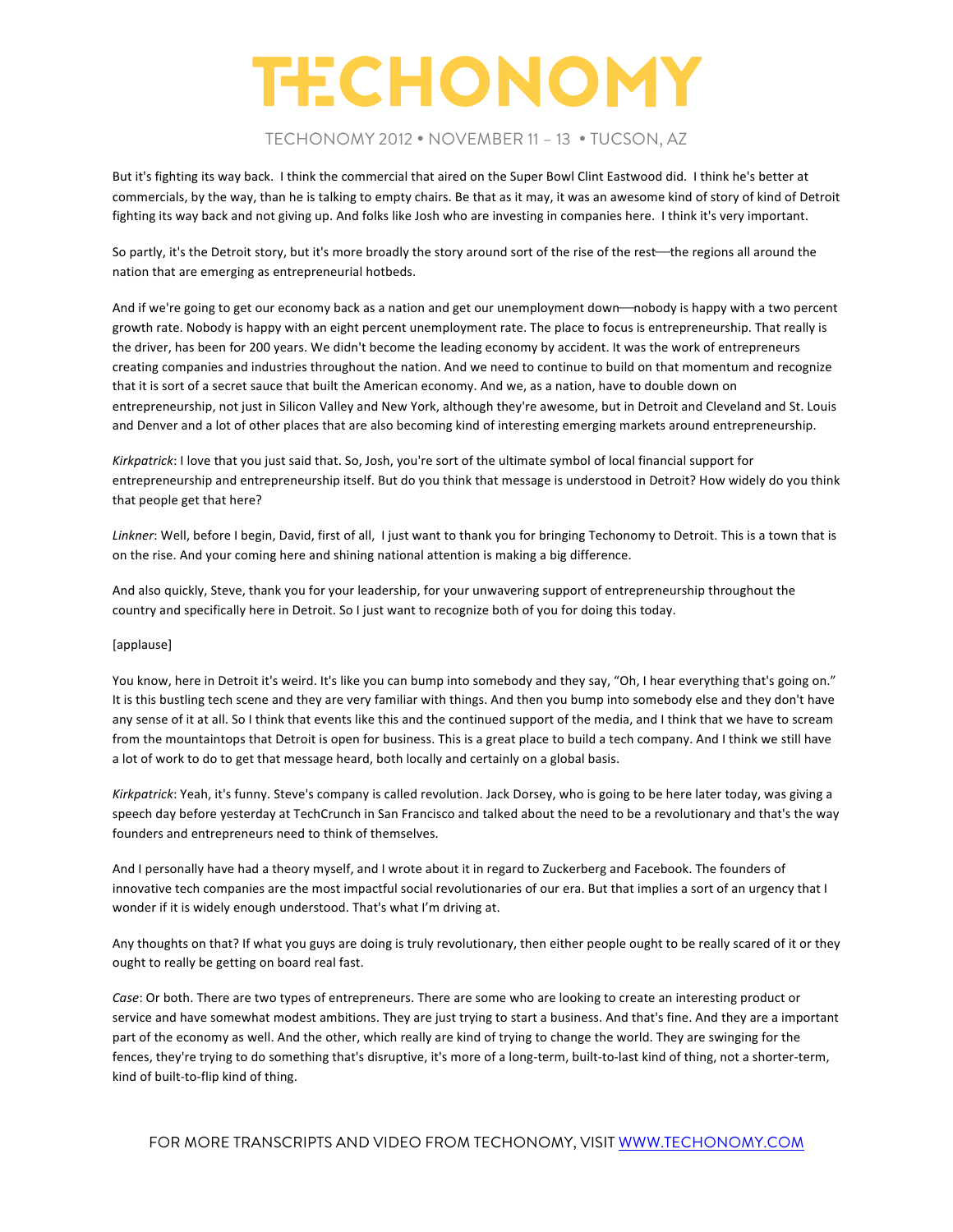### TECHONOMY 2012 • NOVEMBER 11 – 13 • TUCSON, AZ

And they really have to have passion and a perseverance to see it through. I saw this with AOL. We started AOL 27 years ago. Only 3 percent of people were online. And on average, they are online one hour a week. Most people thought we were crazy. It's, like, nobody wants to do this stuff. But we stuck with it. It took us really a decade before we really got traction. And then finally in the mid-'90s things kind of took off. AOL is like an overnight sensation. No, it wasn't. We were at this for more than a decade when nobody knew what we were doing.

So that's the kind of perspective that I think entrepreneurs need to bring. Now the opportunity is there are huge sectors of the economy, education, healthcare, energy, that haven't really been disrupted that much in the last 25 years. What I think of as the first Internet revolution, getting everybody to believe it was important and get connected, multiple devices, multiple networks, that's sort of been accomplished.

The second Internet revolution is how you use the ubiquity and now the mobility of the Internet to transform other important aspects of life. Those are where some great entrepreneurs all across the country are focusing. And we do need to support them as a nation because they are the industry that are going to drive, you know, the future.

Initially, it was the agriculture revolution, kind of the Midwest and sort of the industrial revolution. And then sort of the finances and media revolution. More recently, the technology revolution. The next wave is where we need to be positioned as a nation. And we really need to recognize these entrepreneurs are in some ways American heros, too, because they are the ones who are taking the risk of starting these companies that can change the world, but also, you know, make sure we have a robust, growing economy in what is now a much more competitive global world.

*Kirkpatrick*: Yeah. I think the Zuckerbergs and Dorseys and Linkners and cases are the American heroes. You have a very positive way. You talk about entrepreneurship and you wrote a book about creative and the role of creativity in companies. Do you think of yourself as a revolutionary, josh?

*Linkner*: I think of myself as a disrupter. I think many of us have that capacity if we're willing to go for it.

I couldn't agree more, Steve. Detroit specifically was born on the spirit of disruption. Folks like henry ford put us on the map. And as a result, our city prospered and we were the Paris of the Midwest. And then we stopped doing that. Essentially, we built these stifling bureaucracies and became immersed in finger-pointing and blame and our city crumbled.

But today we're in the midst of a new revolution, at time when once again entrepreneurship is alive and well. I think this is the time to make it happen, specifically diversifying the economy. What the digital age has taught us is you don't need a Silicon Valley zip code in order to be successful.

And you're asking, are people taking notice? People are taking notice with events and a lot of talk that's happening on right now. We're doing our best to pound our chest. But where people will really take notice is when we can deliver results, when previously vacant buildings are filled to the gills with bustling tech companies, when exits start happening, when people reinvest in the community. That's when people are going to put the stake in the ground and say we have made it happen.

*Case*: And the talent aspect. I think the most important thing around entrepreneurship, therefore, the most important thing around economies is talent. That's one of the reasons why Washington is fighting a battle, I guess, to build bipartisan support for legislation around high school immigration, making sure the best and brightest don't just come here for education and then kicked out and forced to essentially start companies in other countries.

*Kirkpatrick*: I love you are doing that, by the way. We really support that.

*Case*: They are able to stay here because they are job creators, job makers, not job takers. But the battle for talent also happens at a regional level. So how do you get some of the people that did leave Detroit to come back and believe that now is the time to come back? Because there is a bourgeoning, bustling entrepreneurial ecosystem. Maybe they grew up here. Maybe they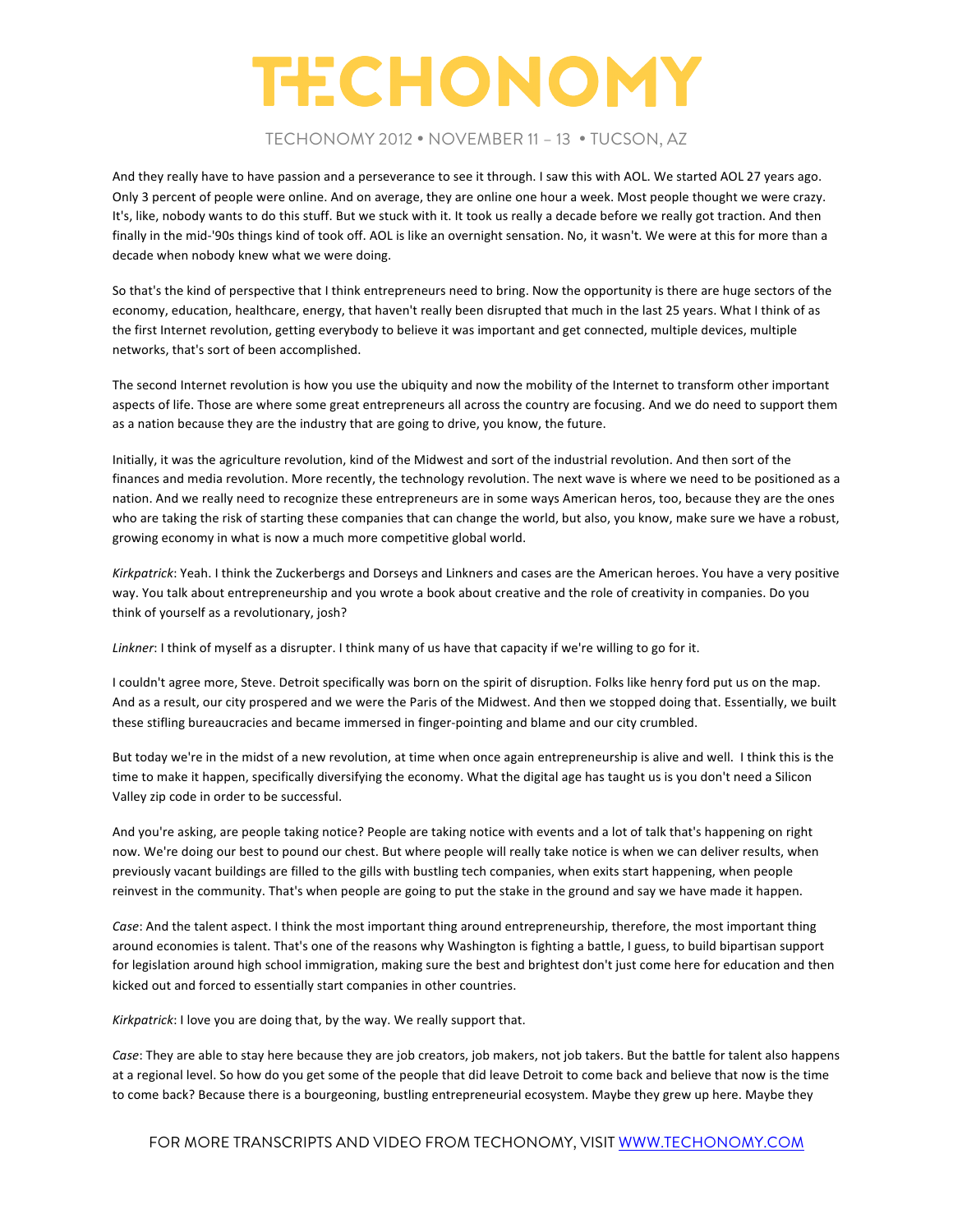### TECHONOMY 2012 • NOVEMBER 11 – 13 • TUCSON, AZ

went to school around here. Obviously, a lot of great universities. But felt they had to leave because they didn't see, you know, the path forward for themselves and their family. Now they have a reason to come back.

So that's why the work that josh and others are doing is so important, to create that sense of possibility, that sense of momentum that gets talent back, gets capital flowing. And then you start getting this network effect and sort of network density around entrepreneurship which is when these regions really take off.

But it takes leadership. And part of what we have done over the last year and a half with the start-up america partnership is try to build up the regions, but ultimately it comes down to somebody, an entrepreneur like josh, who says: I'm going to take on this challenge. I'm going to rally folks within the community. I'm going to try to connect them to resources outside the community. And let's get moving here. This is our moment. This is our time. Let's get going.

*Kirkpatrick*: Josh, I love what you said about responding to results because I couldn't agree more. But there's a whole lot of scales of that. And, you know, I don't mean to keep hammering on this issue of urgency. But I will because I feel it very strongly. And, you know, I travel to China lot. I'm privileged to be able to do that.

And another form of results that is happening is that in places like China, they understand the role of the city in some ways better than we do. They are investing very, very methodically in infrastructure, in financial support for entrepreneurship, in education of very targeted sorts.

And I fear that the kind of results that we will start to find may be a little on the late side, in places like Detroit, is that the cumulative effect of all that investment in places like china and Taiwan and even, you know, Malaysia and a lot of other countries is going to put us way behind the curve by the time we realize those results.

Do you worry about that? Sort of looking at it more globally.

Linkner: Well, I do worry about it. So what do you do? The only thing you can do is you've got to play to your strengths. If we try to compete and try to be the Beijing of the U.S. or we try to be the Silicon Valley of the Midwest, we've got to be the Detroit of Detroit. And I think what we've got to do is stop apologizing for what we're not and start celebrating what we are.

What are we? We've got an incredible university system here. We've got beautiful—

*Kirkpatrick*: We're at one right here. This place is amazing.

Linkner: Eight we have got beautiful tall buildings that are waiting to be filled up. We've got terrific roads, wonderful hospitals. We've got water, world-class airport, talent base. So there are all these assets. I feel like what we've got to do is shed our skin like a snake does. When a snake does that, they go on and they can grow again. We have to get out of the trap of apologizing for yesterday and complaining about the past. Enough. Stop. Time to move forward and focus on building great companies here in Detroit.

*Case*: And there's really two battles going on, competitive battles. One as you mentioned, and I do worry about it, is the global battle around entrepreneurship.

If you look at the history of America, it is the history of entrepreneurs building these industries, as I mentioned. Guess what? Other people figured this out. Part of the secret sauce that's driven the American economy is this entrepreneurship, innovation, risk-taking, pioneering kind of spirit.

There are many countries, including some you mentioned, that are being very aggressive in trying to make sure it's easier for people to move there, from an immigration standpoint, easier incentives around capital, make significant investments in basic research. They are stepping up their game.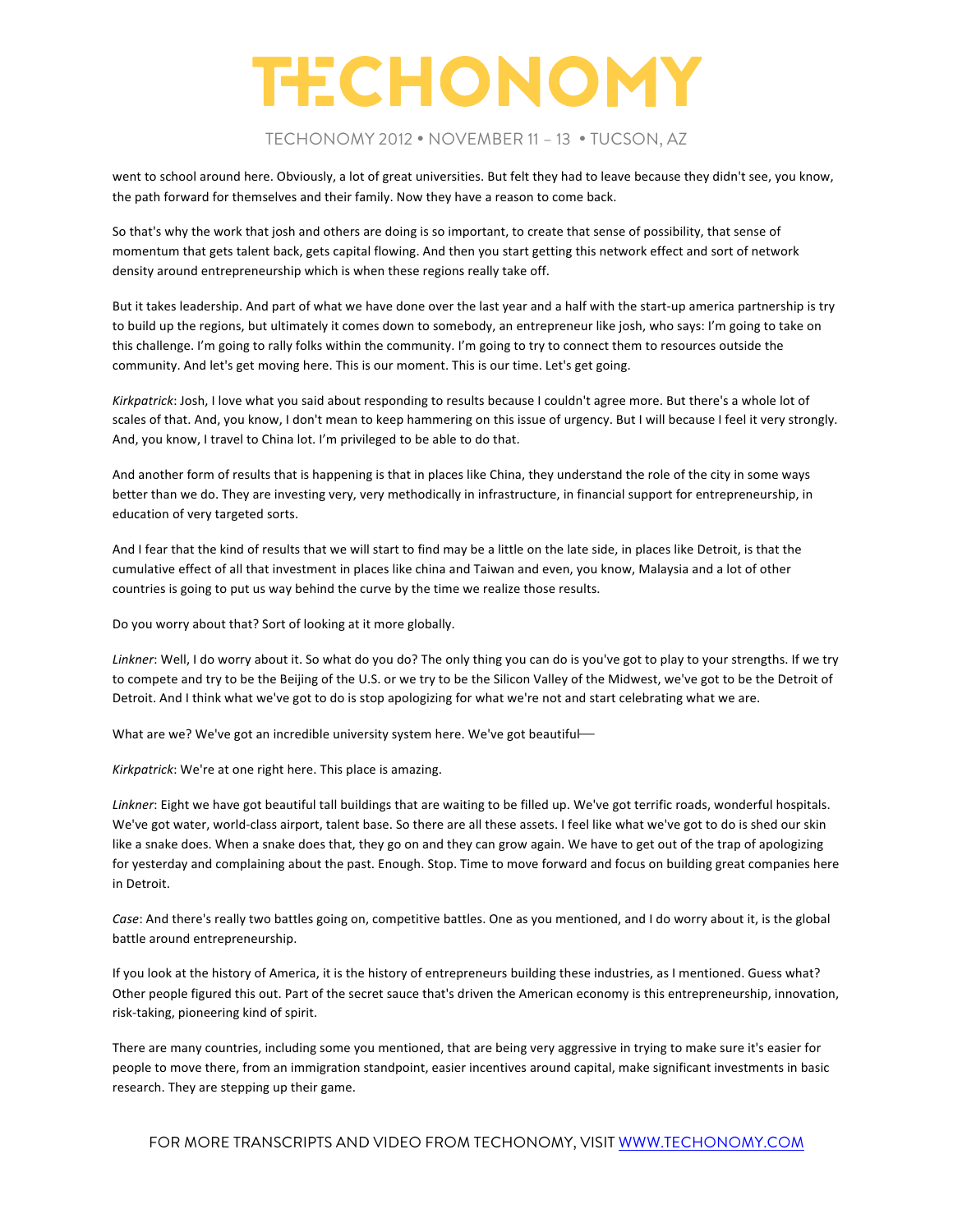### TECHONOMY 2012 • NOVEMBER 11 – 13 • TUCSON, AZ

And if we don't double down on entrepreneurship as a nation, there is a risk we're going to lose our way. The good news, as we sit right now, we are still the most entrepreneurial nation in the world. That's the good news. The bad news is there's sort of the rise of the rest globally and people are getting much more aggressive.

There's also a rise, as I mentioned, regionally within the United States. There's an opportunity for regions like here in Detroit and many others around the nation to really get their act together, create exactly the kind of dynamic Josh is talking about and really emerge with robust, growing economies around innovation and entrepreneurship.

And it's important on the technology side, even though obviously Techonomy is about technology, there are technology companies and there are other industries, but those industries have a technology overlay as well. So in some ways everything is now a technology company.

But when we talk about it, we don't want the people to think we're just focusing on trying to create another Facebook or something.

*Kirkpatrick*: A bunch of new apps.

*Case*: A company like chipotle, basically a burrito, is now a company with tens of thousands of employees. It's worth \$10 billion. That's only possible because of a good burrito but also because they use technology.

Walmart started with one store in Bentonville, Arkansas. They said: people in small towns should have access to more products at lower prices. Now they are the largest retailer in the world. That's really been enabled by technology.

So technology is—some companies you're funding that are technology companies, but there are also many other companies that have this technology overlay. And it's important to recognize that manufacturing, for example, which is important in this region, is being reinvented because of the juxtaposition, not just of manufacturing, but also technology and design and the ability to do things in nimbler ways with smaller teams suddenly is reopening that opportunity.

Kirkpatrick: If people have comments or questions, please come to the mics. We've got a few more minutes for that.

You know, the company I love as an example of that, one of them, is Zara. Which the guy who runs Zara is now the third richest man in the world, I read the other day. His company came out of nowhere, used technology and the Internet as a way to connect to these workshops in Galicia where these little women were taking knock-off patterns and producing them so fast, they were able to knock off fashions faster than anybody else that now they have stores all over the world, the guy's the third richest man in the world. That's certainly not an app. That is taking retail and fashion and clothing and upending it.

Linkner: I think the thing we need to realize is technology is an enabler; it's not the innovation necessarily itself. So zara used technology to become successful. Walmart used technology. But you have to have the original genesis of an idea to begin with.

And I think it's so important. When you look at Zara, for example, one of the things they have done is they empowered their people. If someone sees a trend in San Francisco, they can jump on it. They don't have to go salute the flag and go up to corporate headquarters. They can act.

When I think about this region, what we really need to focus on are a couple of key things. One is diversifying our economy. We certainly need a robust, strong manufacturing basis. But now is the time where we have to diversify. One of the reasons we suffered so greatly is our entire city was tied to one industry. And when that industry ran into trouble, so did the entire region.

And the second thing about technology and the thing I think is so cool here, these are companies that are capital efficient and can scale quickly.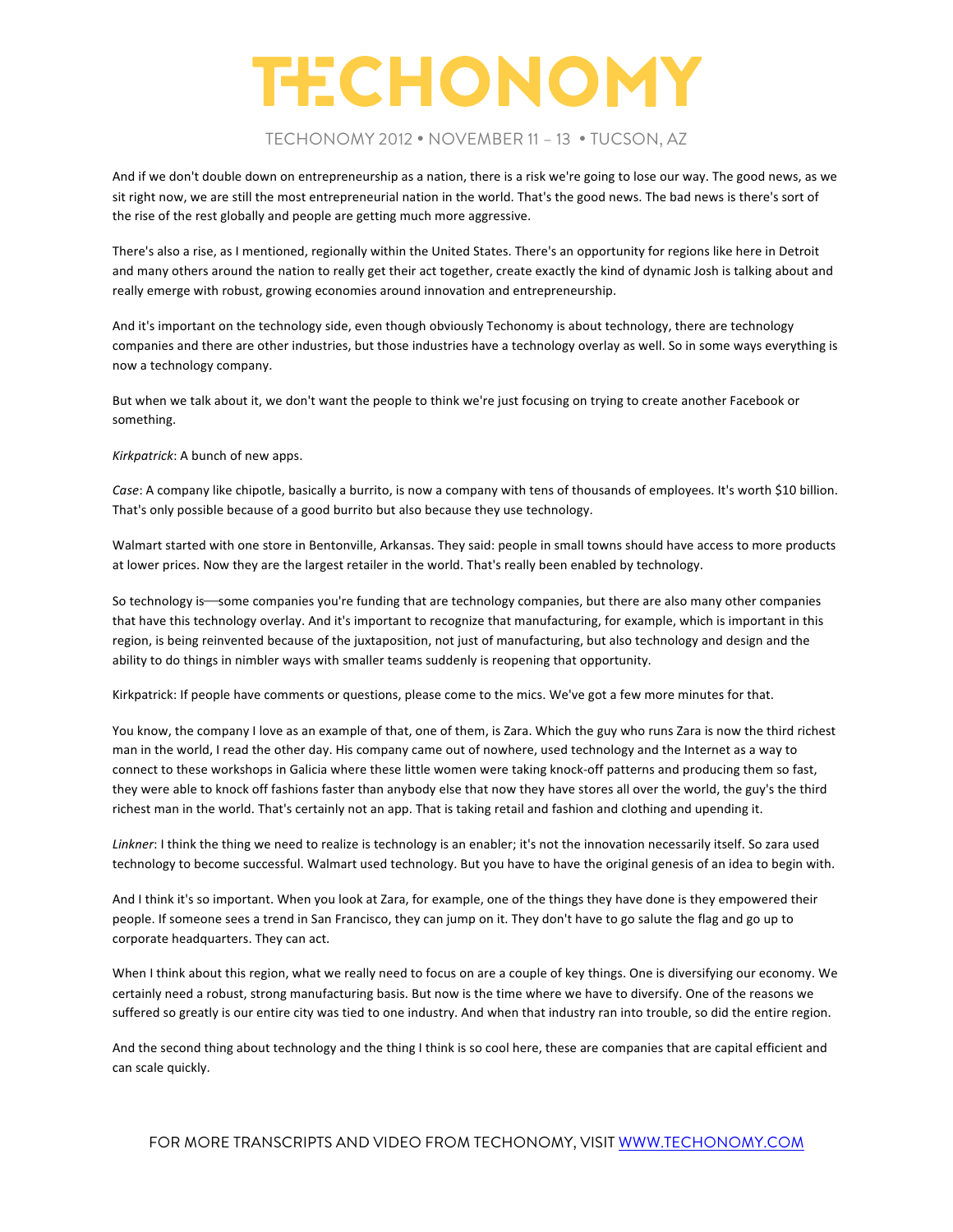TECHONOMY 2012 • NOVEMBER 11 – 13 • TUCSON, AZ

You know, what used to take decades for a company to get off the ground and create a significant amount of jobs can happen now in a matter of months.

#### *Kirkpatrick*: Right.

*Linkner*: So I just think it's imperative that the local officials at the universities and the community rally behind entrepreneurship, and particularly tech entrepreneurship, because it can make such a big impact so quickly.

*Kirkpatrick*: This is something I talked to both of you about and I feel passionately about, as I know you do. Right now—and this is incredible for someplace like Detroit—the tools are accessible to anybody. You know, with things like amazon web services, a great example, anybody anywhere can build something with incredible scale or the ability to scale, you know, and they don't need the traditional location-based advantages or even financial advantages.

And one of the things that's really interesting we're going to talk about more today is crowd funding, which, you know, the jobs act, which you worked so hard to get passed, really facilitates. I'd love to hear either of you or both of you talk a little bit about this new landscape that crowd funding and some of these other tools make possible.

*Case*: Totally right. It's much easier and cheaper to get companies started than what used to be. That enables a lot of entrepreneurs who otherwise wouldn't be able to do things to do things. And it's not just—it doesn't take as much talent, doesn't take as much capital. Also when you're particularly on the Internet, nobody really knows or cares where the designers are or where the servers are. They are just looking at something they find value in.

#### *Kirkpatrick*: Right.

*Case*: Crowdfunding, which basically, for those that don't understand it, is using the Internet to get—to aggregate small investments from a lot of people to be able to start a company or grow a company. And this legislation that passed basically legalized crowd funding. There was a law passed in 1933, the securities act, that basically said you can only invest in companies if you are rich. You can't invest in companies unless you are an accredited investor. This allows, it kind of democratizes access to investing and also democratizes—for individual investors that want to invest and also democratizes access to capital for entrepreneurs.

It's probably not that important or that helpful in Silicon Valley because there's tons of money in venture capitals in Silicon Valley. It's really important in places like Detroit where there's not that much capital. So now you'll have the ability, starting early next year, when the sec writes the rules, to basically put your business online, explain what you're trying to do, explain why you think it's a good investment, and people can make an investment up to \$10,000 each. And if your income is a certain level, it's only up to \$2,000. So there's a way to kind of protect investors, and people can raise up to \$1 million in total through this mechanism.

And that will be the difference for, I think, thousands of entrepreneurs that otherwise wouldn't have been able to start a company. Or if they have the beginnings of something, wouldn't be able to scale the company.

So I think it's an enormous opportunity for underserved regions and underserved sectors. If you are in Silicon Valley and focused on social media—plenty of people chasing it. If you are in Detroit, focusing on and trying to expand a restaurant, so you're the next chipotle or you have some product you're trying to develop and you want to figure out a way to kind of take it to scale, crowd funding I think is going to be very, very helpful.

Linkner: you know, when you think about Detroit, if we could have 500 bustling entrepreneurial tech companies that were hugely successful in pumping out billions of dollars in revenues, no one would say: no, thanks. Right? That would be fantastic. Just say: why aren't we there? Well, because perhaps there's friction. What does it take to start a start-up? There's three core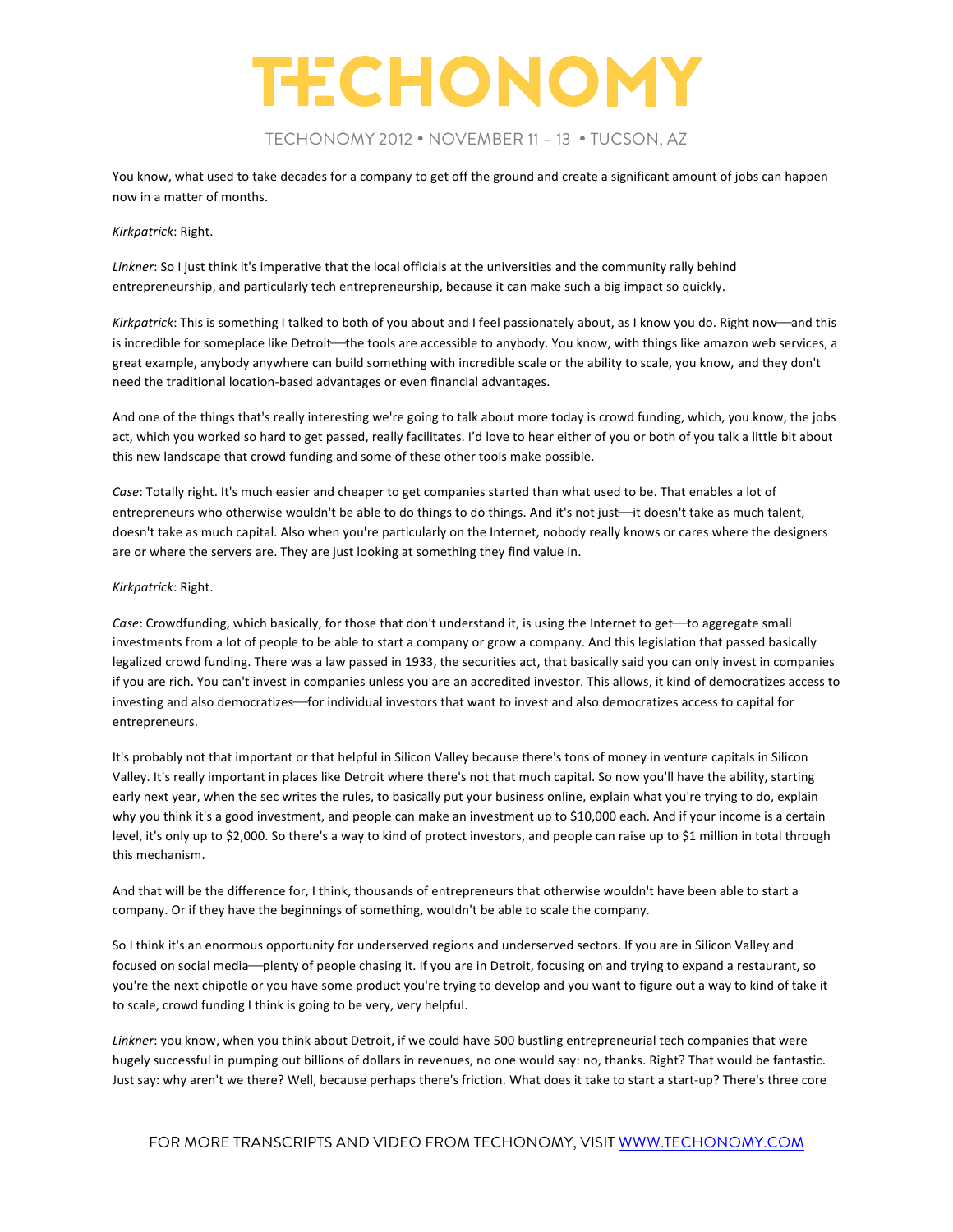### TECHONOMY 2012 • NOVEMBER 11 – 13 • TUCSON, AZ

ingredients. You have to have great ideas, which we have plenty in this region; great talent, which we have plenty in this region; and the third ingredient is capital, which historically we have been restricted on.

So I think the jobs act and the idea of allowing the capital to flow more freely, and we do see that friction, will in turn enable entrepreneurship.

The other thing we really need to develop here that Silicon Valley has done a better job than Detroit is the culture of risk taking. In Detroit, if you fail, that's like a really negative thing. In Silicon Valley, it's a badge of honor. So I think what we need to do is start doing is celebrating creativity and responsible risk taking. And when someone stumbles, that's a learning opportunity. It doesn't mean the world has ended.

*Kirkpatrick*: I'm glad you said that. That's a great one.

We've got somebody over here. Please identify yourself.

*Mark Bennett*: good morning, David. Mark Bennett. Good morning, Josh and Steve. I want to thank you as well for a tremendous program.

One thing I have witnessed in the past 20 years as an entrepreneur and working with entrepreneurs, there's a tremendous amount of intellectual capital locked up within our corporate entities around this area. Huge opportunity for innovation. For whatever reason, they are not used to transferring technology out. There's been some movement lately by some major companies. How do you think we can pull more of that out? Because those are market-driven opportunities that have much higher success rates, I think, than maybe pure start-ups that are sort of theoretically driven. So maybe you can share some ideas there.

Kirkpatrick: Who are you again?

*Bennett*: I'm Mark Bennett.

*Kirkpatrick*: Thanks so much.

*Case*: I think there are a lot of great people in a lot of great large organization companies. Also a lot of great people in government. We see this in the D.C. area, where the NIH and a lot is focused on the next-generation health and those folks on security and other things. They are very, very talented people. But so far, they have chosen to stay in sort of what they perceive to be a safe world in terms of a company that's been around for a while and will be around for a while. Certainly when I was graduating from college, that was the sense. You'd find a job and you'd stay there for your career.

That's changed dramatically. Partly because people are moving around a little bit more. But also because people have recognized, including unfortunately here in Detroit, that it's not necessarily safe to join that fortune 500 company. The disruption does impact these companies, and the idea that you can be a GM or Ford for your entire career, people now realize that's not as clear. And so they are more open to other opportunities.

Now, some of it, there are obviously different skillsets. Some of it is getting the people who do have that creative, innovative spirit to recognize there now is maybe an opportunity with some of the companies developing here. Now maybe it's time to jump ship, if you will. But even more importantly, is how do you get the folks who left Detroit to come back here.

I'm sure there's thousands, probably tens of thousands of people that are born and raised here or who went to one of the universities in this area who would love to come back here but really decided to leave because they felt there wasn't a future. That pool of talent, drawing them back, I think, is also a big opportunity.